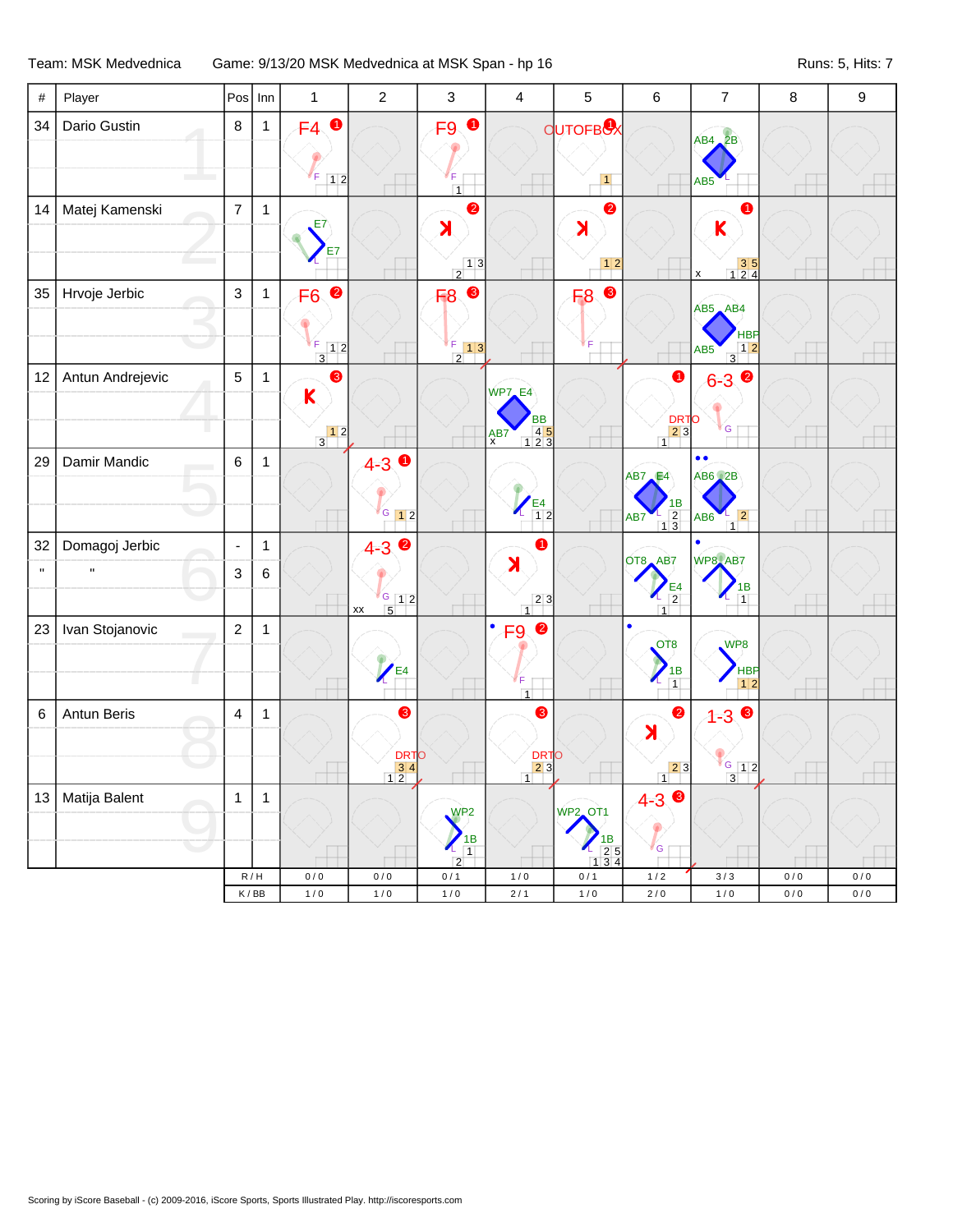| #                         | Player          |                           | $Pos$ Inn                          | $\mathbf{1}$                                                                                  | $\overline{c}$                         | $\,$ 3 $\,$                                     | $\overline{\mathbf{4}}$ | $\mathbf 5$                                                                    | $\,6$                                                                        | $\overline{7}$                                                                                                                              | $\,8\,$   | $\boldsymbol{9}$ |
|---------------------------|-----------------|---------------------------|------------------------------------|-----------------------------------------------------------------------------------------------|----------------------------------------|-------------------------------------------------|-------------------------|--------------------------------------------------------------------------------|------------------------------------------------------------------------------|---------------------------------------------------------------------------------------------------------------------------------------------|-----------|------------------|
| $\boldsymbol{9}$          | Juraj Sinkovic  | $\bf 8$                   | $\mathbf 1$                        | $6-3$ O<br>$G$ 2<br>$\overline{1}$                                                            |                                        | $\bullet$<br>F <sub>6</sub><br>F<br>$\boxed{1}$ |                         | $\bullet$<br>F8                                                                | F9 <sup>®</sup>                                                              |                                                                                                                                             |           |                  |
| $\overline{7}$            | Mirza Njuhovic  | $\,6\,$                   | $\mathbf{1}$                       | $6 - 3$<br>G                                                                                  |                                        | $4 - 3$ $\bullet$<br>$\sqrt[3]{6}$ $\boxed{1}$  |                         | ❸<br>F7<br>$\begin{array}{ c c }\n\hline\nF & 1 \\ \hline\n2 & 3\n\end{array}$ |                                                                              | $4 - 3$ 0<br>${\mathsf G}$                                                                                                                  |           |                  |
| 15                        | Kristijan Belas | $\mathbf{1}$              | $\mathbf{1}$                       | <b>E3 QE3</b><br>1B                                                                           |                                        | E <sub>5</sub>                                  |                         |                                                                                | $\bullet$<br>$\lambda$<br>$23$<br>$\overline{1}$                             | F <sub>9</sub><br>F<br>$\overline{1}$                                                                                                       |           |                  |
| $\ensuremath{\mathsf{3}}$ | Luka Mektic     | $\overline{5}$            | 1                                  |                                                                                               |                                        | $\bullet$                                       |                         |                                                                                | $\bullet$                                                                    |                                                                                                                                             |           |                  |
| 14                        | Dominik Looser  | $\boldsymbol{9}$          | $\overline{a}$                     | $\sqrt{E^3}$                                                                                  |                                        | X<br>12                                         |                         |                                                                                | $\overline{\mathsf{K}}$<br>12                                                | $\sqrt{E}6$                                                                                                                                 |           |                  |
| $\mathbf 5$               | Marko Ivancic   | $\overline{2}$            | $\mathbf{1}$                       | ❸<br>F7<br>$\begin{array}{ c c }\n\hline\nF & 1 & 2 \\ \hline\n3 & 4 & \\\hline\n\end{array}$ |                                        |                                                 | 1B                      |                                                                                | HR<br>$\begin{array}{c c} 2 & 3 \\ 1 & 4 \end{array}$                        | $\bullet$<br>F2<br>$\begin{array}{ c c c }\n\hline\n\text{F} & 1 & 3 \\ \hline\n2 & 5 & \\\hline\n\end{array}$<br>$\boldsymbol{\mathsf{x}}$ |           |                  |
| 8                         | Luka Spoljar    | $\overline{4}$            | 1                                  |                                                                                               | $4-3$ 0<br>$\sqrt{6}$ 12               |                                                 | $\bullet$<br>K<br>12    |                                                                                | AB8 AB7<br>BB<br>$\begin{array}{r} 35 \\ 124 \end{array}$<br>AB8             |                                                                                                                                             |           |                  |
| 10                        | Martin Kovac    | $\boldsymbol{9}$          | $\mathbf{1}$                       |                                                                                               |                                        |                                                 | $\bullet$<br>FA         |                                                                                |                                                                              |                                                                                                                                             |           |                  |
| $\mathbf{u}$              | $\mathbf{H}$    | 5                         | $\overline{c}$                     |                                                                                               | AB8<br>BB<br>25<br>134                 |                                                 |                         |                                                                                | AB8 AB8<br>BB<br>$\begin{array}{r} 25 \\ 134 \end{array}$<br>E <sub>6</sub>  |                                                                                                                                             |           |                  |
| 12                        | Matija Bozicek  | $\overline{7}$            | $\mathbf{1}$                       |                                                                                               | $6 - 3$ $\bullet$<br>$\frac{G}{3}$ 1 2 |                                                 | $\bullet$<br>F7         |                                                                                | E <sub>6</sub><br>$\triangle$ <sup>2B</sup><br>$\boxed{2}$<br>$\overline{1}$ |                                                                                                                                             |           |                  |
| $\sqrt{2}$                | Ivor Sojteri    | $\ensuremath{\mathsf{3}}$ | $\mathbf{1}$                       |                                                                                               | ❸<br>$\blacktriangleright$             |                                                 |                         | $4 - 3$<br>4                                                                   |                                                                              |                                                                                                                                             |           |                  |
|                           |                 |                           |                                    |                                                                                               | $\boxed{1}$                            |                                                 |                         | $\overline{G}$<br>$\overline{1}$                                               | $rac{7}{12}$<br>$rac{12}{12}$                                                |                                                                                                                                             |           |                  |
|                           |                 |                           | R/H                                | 0/1                                                                                           | $0/0$                                  | 0/0                                             | 0/1                     | $0\,/\,0$                                                                      | $3/2$                                                                        | $0/0$                                                                                                                                       | 0/0       | $0\,/\,0$        |
|                           |                 |                           | $\mathsf K$ / $\mathsf B\mathsf B$ | $0\,/\,0$                                                                                     | $1/1$                                  | $1/0$                                           | $1/0$                   | $0\,/\,0$                                                                      | $2/2$                                                                        | $0\,/\,0$                                                                                                                                   | $0\,/\,0$ | $0\,/\,0$        |